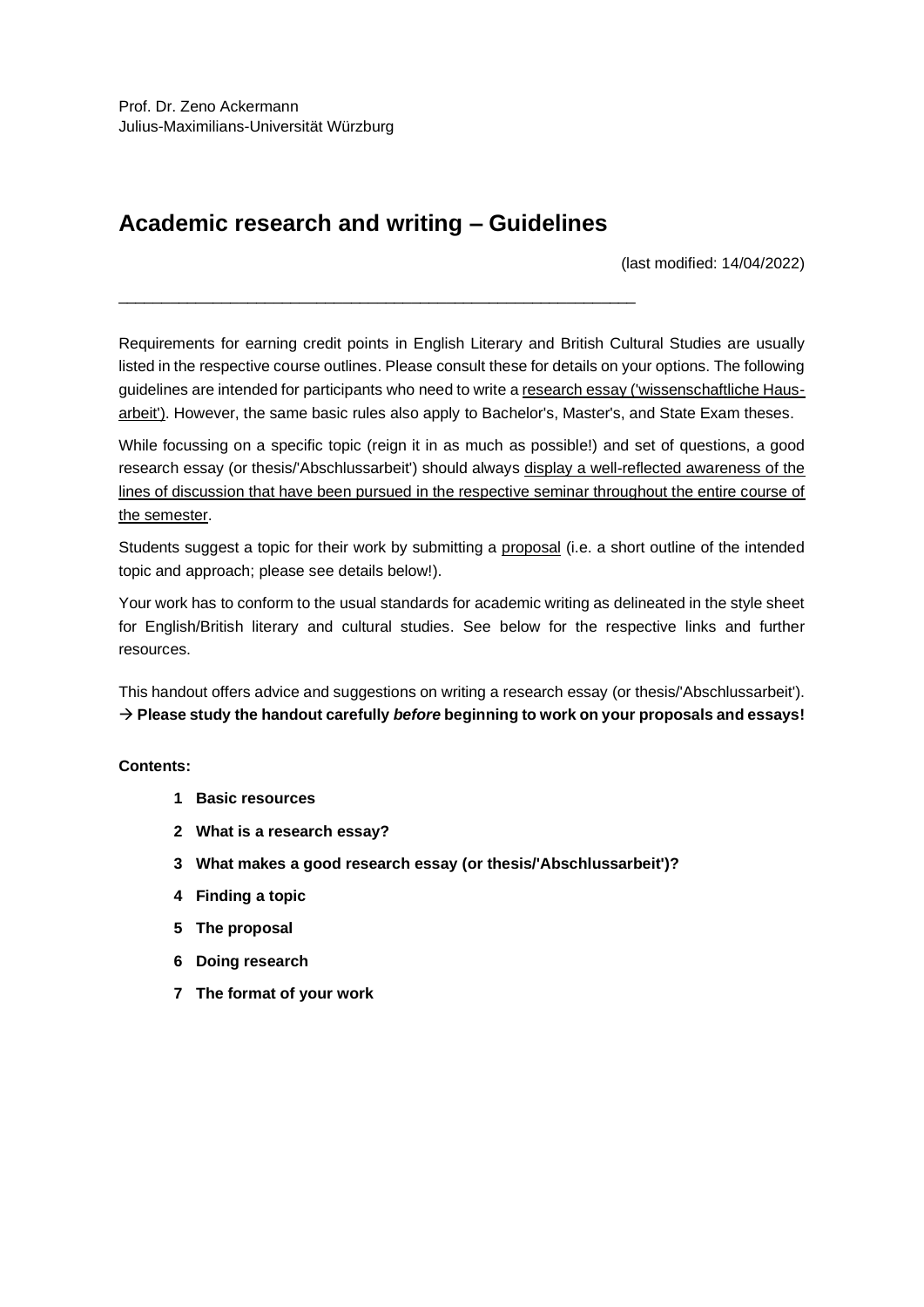## **1 Basic resources**

All academic texts have to **conform to the usual standards for academic writing as delineated in the style sheet for students of English/British literary and cultural studies**:

- **[LINK](https://www.neuphil.uni-wuerzburg.de/fileadmin/04110100/2022/Stilblatt_Anglistik_DEU_2022.pdf) (Stilblatt Englische Literatur- und Kulturwissenschaft)**
- **[LINK](https://www.neuphil.uni-wuerzburg.de/fileadmin/04110100/2022/Stilblatt_Anglistik_ENG_2022.pdf) (Style Sheet English Literature and British Cultural Studies)**

For more detailed **questions on referencing**, please consult the following resources:

• *Purdue Online Writing Lab* **(web: [https://owl.english.purdue.edu/\)](https://owl.english.purdue.edu/).**

 $\rightarrow$  A large and helpful collection of (generally valuable) advice on all aspects of the research and writing process.

• *MLA Handbook for Writers of Research Papers.* New York: The Modern Language Association (new editions appear regularly; it is not absolutely necessary to use the newest edition).

→ Answers *all* questions, even special ones, on correct referencing.

## **2 What is a research essay?**

[The information in this section focuses on the genre of the *wissenschaftliche Hausarbeit* **(= 'research essay' or 'academic essays')**. Research theses (in German: BA-Thesis, Master-Thesis oder Zulassungsarbeit) are not usually regarded as 'essays'. However, the gist of the information below still applies also to those grander instances of academic writing.]

Generally speaking, an **essay** is a comprehensive (this means: a relatively short) piece of writing that deals with a specific topic. In doing so, an essay is driven by the intention of contributing to a proper understanding of its topic.

Ideally, an essay manages to show its topic in a new light and thus to produce new insights in relation to it.

A note on the history of the word 'essay' is instructive. The *Online Etymology Dictionary* (http://www.etymonline.com/) has the following entry for the noun 'essay':

1590s, "trial, attempt, endeavor," also "short, discursive literary composition" (first attested in writings of Francis Bacon, probably in imitation of Montaigne), from Middle French *essai* "trial, attempt, essay" (in Old French from 12c.), from Late Latin *exagium* "a weighing, a weight," from Latin *exigere* "drive out; require, exact; examine, try, test."

This shows that the notion of an 'essay' comprises two different impulses:

- On the one hand, the idea of an 'attempt' signals that chances need to be taken in order to arrive at new insights. Indeed, although there are many different kinds of essays, the term always expresses one common expectation: that an essay ought to be original. Accordingly, the term 'essay' is often used for a piece of writing in which certain 'freedoms' are taken in order to express an original standpoint.
- On the other hand, the Latin words *exagium* and *exigere* imply a close examination of a topic. If we interpret the etymology of the term from this perspective, an essay is not so much about taking freedoms as about performing a rigorous testing and weighing of arguments.

In relation to *academic* **essays or** *research* **essays ('wissenschaftliche Hausarbeiten')**, the second of these two notions  $-$  i.e. the idea of a rigorous testing and weighing of arguments  $-$  is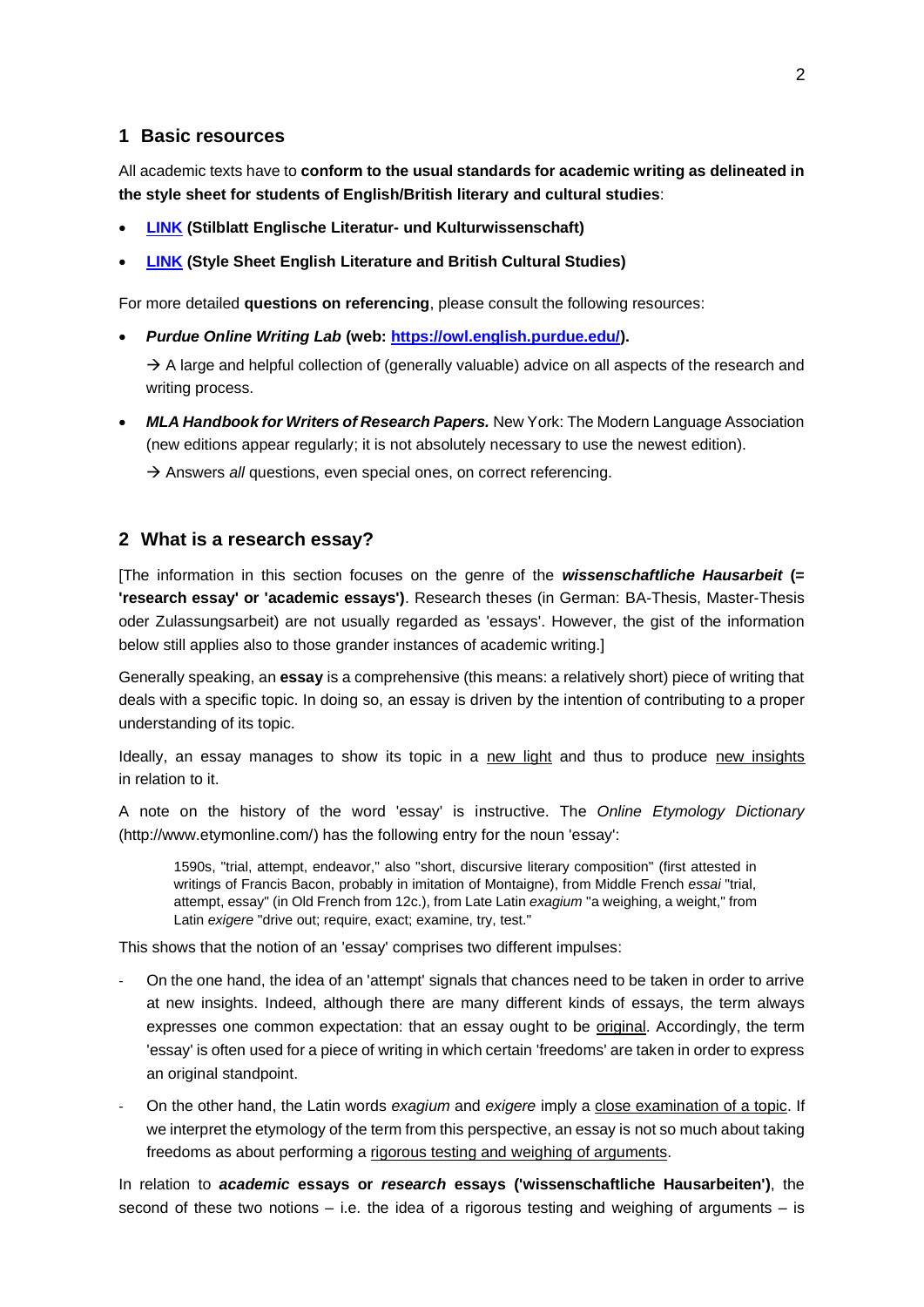particularly important. As it is put in one of the sections of the *Purdue Online Writing Lab* (Web), the "essence of the academic essay" is "to encourage students to test or examine their ideas concerning a particular topic."

However, in testing ideas and examining arguments we should not completely forget about the first sense of 'essay' either: academic/research essays should not only be rigorous but also original; and while there are many conventions that govern the adequate style and strategy of an academic essay, it definitely should be more than merely a formulaic exercise.

# **3 What makes a good research essay (or thesis/'Abschlussarbeit')?**

Writing a research essay is *not* comparable to cooking a meal. There is no 'recipe' that you can simply 'follow' in 'cooking up' a good text. To a certain extent and within a certain framework (!) you have the freedom – and the task (!) – of establishing your own manner of working and writing.

However, no matter what individual solutions you arrive at, your work should certainly show the following characteristics and answer the following questions:

# ✓ **a clearly** *stated* **topic**

- $\rightarrow$  What are you writing about?
- ✓ **a clearly** *motivated* **topic**
	- $\rightarrow$  Why is your topic interesting/important/significant?
- ✓ **clear questions** 
	- $\rightarrow$  What are you trying to find out?
- ✓ and a **clear hypothesis**
	- $\rightarrow$  What do you think you will be able to show in response to your questions?
- ✓ being based on **adequate research**
	- $\rightarrow$  Use the library!
- ✓ closely considering i.e. **analysing and interpreting** a **well-selected** and **clearly documented** set of **'primary sources'**
	- $\rightarrow$  What documents, images, texts etc. are you discussing?
	- $\rightarrow$  Why have these documents, images and texts been selected? What is remarkable about them?
	- $\rightarrow$  From which contexts did these documents emerge?
- ✓ closely considering and **clearly relating to a well-selected set of 'secondary sources'**
	- $\rightarrow$  How have other scholars approached your topic?
	- $\rightarrow$  Which points in their arguments are useful for you?
	- $\rightarrow$  Where do you (dis-)agree and why?
	- $\rightarrow$  What new questions would you like to pose?
- a **good introduction**, which puts the topic into a general context, explains why it is significant, poses clear questions and indicates your hypothesis/-es (see above)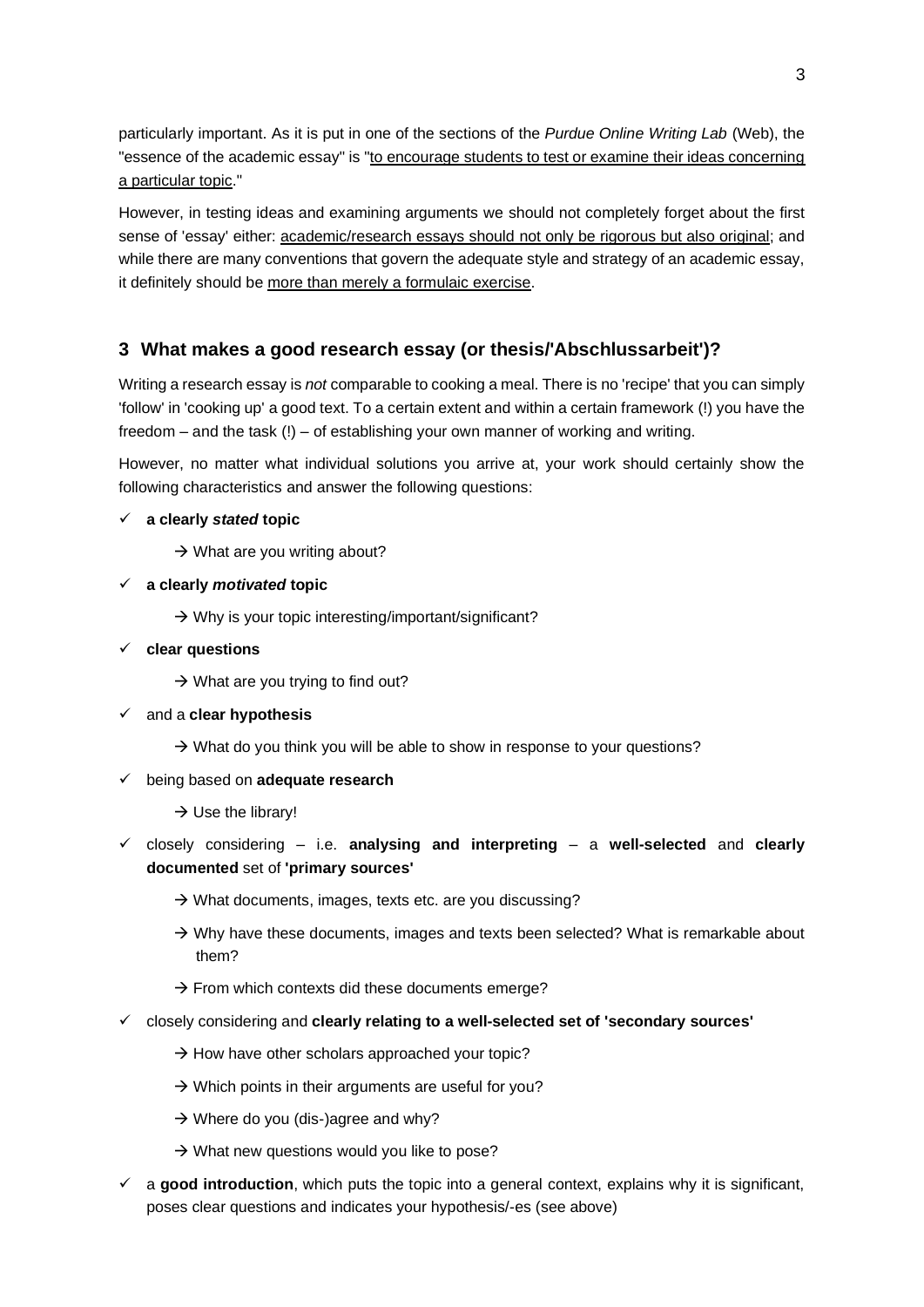- ✓ clear and **logical transitions** between the various subchapters or sections of your text
	- $\rightarrow$  What have we learned so far? And what is coming next?

#### ✓ avoid **irrelevant information**

 $\rightarrow$  Elements such as general author biographies or plot summaries, are usually not appropriate when writing research essays, as your lecturer and other potential readers will be familiar with the work and/or author you are discussing.

 $\rightarrow$  Only include these elements if they actually and clearly support the argument at hand.

## ✓ a **convincing conclusion**

 $\rightarrow$  Ideally, the conclusion does not simply repeat what has already been said but readdresses the topic in light of your previous findings. It may also indicate potential further research that should be undertaken in light of your work.

## ✓ correct **grammar and orthography**

 $\rightarrow$  Finally: make sure that your paper is free of grammatical and orthographical errors.

# **4 Finding a topic**

Rather than providing a selection of ready-made topics, I follow the academic tradition of asking students to find and formulate topics for their research essays, BA/MA theses, or 'Zulassungsarbeiten.'

Finding a good topic is an achievement in its own right; it is an important part of the task of producing an academic essay or thesis.

Here are some 'rules' for finding a good topic. However, the trick is to allow for the 'contradictions' or tensions between the individual 'rules':

# **(1) Be general!**

It is good to be able to locate one's topic and one's theses within the big discussions in literary and/or cultural studies. So try to be clear about and try to express clearly which 'big issues and questions' you are addressing.

- → Theorize your approach!
- $\rightarrow$  Don't be afraid to 'think big'!

#### **(2) Be specific / Rein it in!**

While it is essential to be aware of larger *issues* (see 'rule' 1), beware of general *topics*.

Indeed, successful work usually manages to ponder big questions by projecting them onto a manageable field, asking clear and specific questions about a limited series of well-selected – and carefully contextualized – examples.

You will not be able to decide the big questions! You will only be able to illuminate the big questions by pondering small questions (which, however, can and should be meaningfully related to the big questions).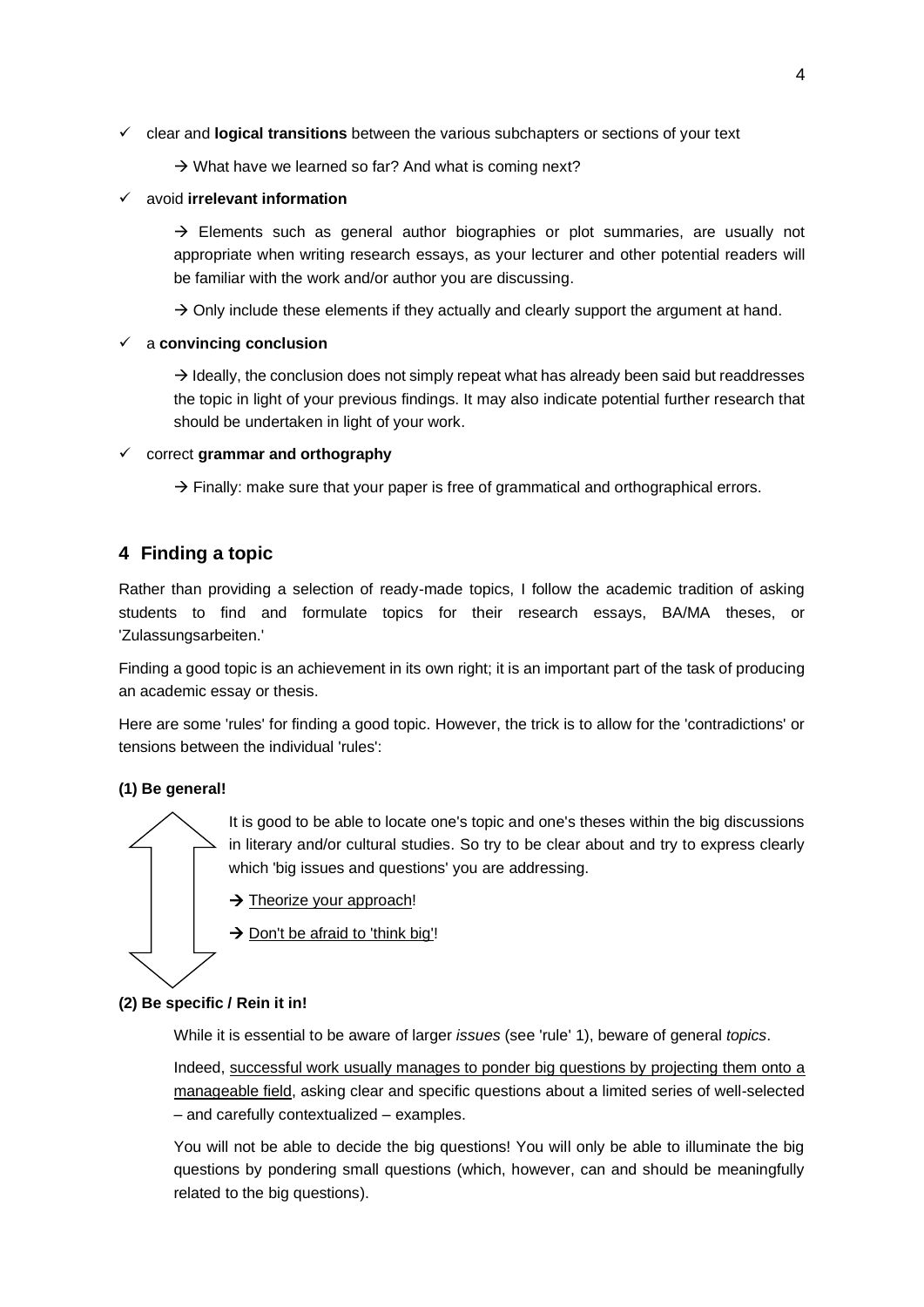$\rightarrow$  Write about a (very) limited number of examples! Be clear about which specific texts/films you want to write about!

## **(3) Conceptualize your topic, approach and analysis!**

 $\rightarrow$  Transform vague notions into clear questions and hypotheses!

 $\rightarrow$  Find out what certain terms and concepts (terms like 'parody' or 'negotiation', for example) can do for you – not only as vehicles of expression but also as tools for thinking.

## **(4) Develop your topic 'hermeneutically'!**

Finding and formulating a good topic will be easiest if you start out from both ends 'simultaneously'. →

a) Start out from the big questions (= deductive approach):

What are the big questions I am interested in?

=> What might be good examples for studying these questions? How might I break down the big questions into manageable questions?

b) Start out from your specific examples (= inductive approach)

What are the specific examples (the specific cultural or literary texts or documents or practices) I am interested in?

=> Why am I interested in them? What questions do they make me ask?

# **5 The proposal (and the introduction)**

- A good proposal should be about 1/2 to 1 page long.
- It provides a well-considered and suggestive topic formulation (title).
- Furthermore, it serves to clearly point out:
	- why this topic is important or promising;
	- how you will focus your topic (approach);
	- which specific questions you will ask
	- what you will try to show (thesis/es);
	- which texts or documents or phenomena will be in the foreground of your discussion/analysis.

I will offer a short comment on your proposal (accepting it or asking you to revise it; offering advice on your research and writing; etc.).

Later, the introduction to your essay should also clearly address the questions listed above. Of course, the introduction has additional tasks, such as finding a starting point from which you can 'lead' the reader to your topic or addressing the state of research on your topic more systematically.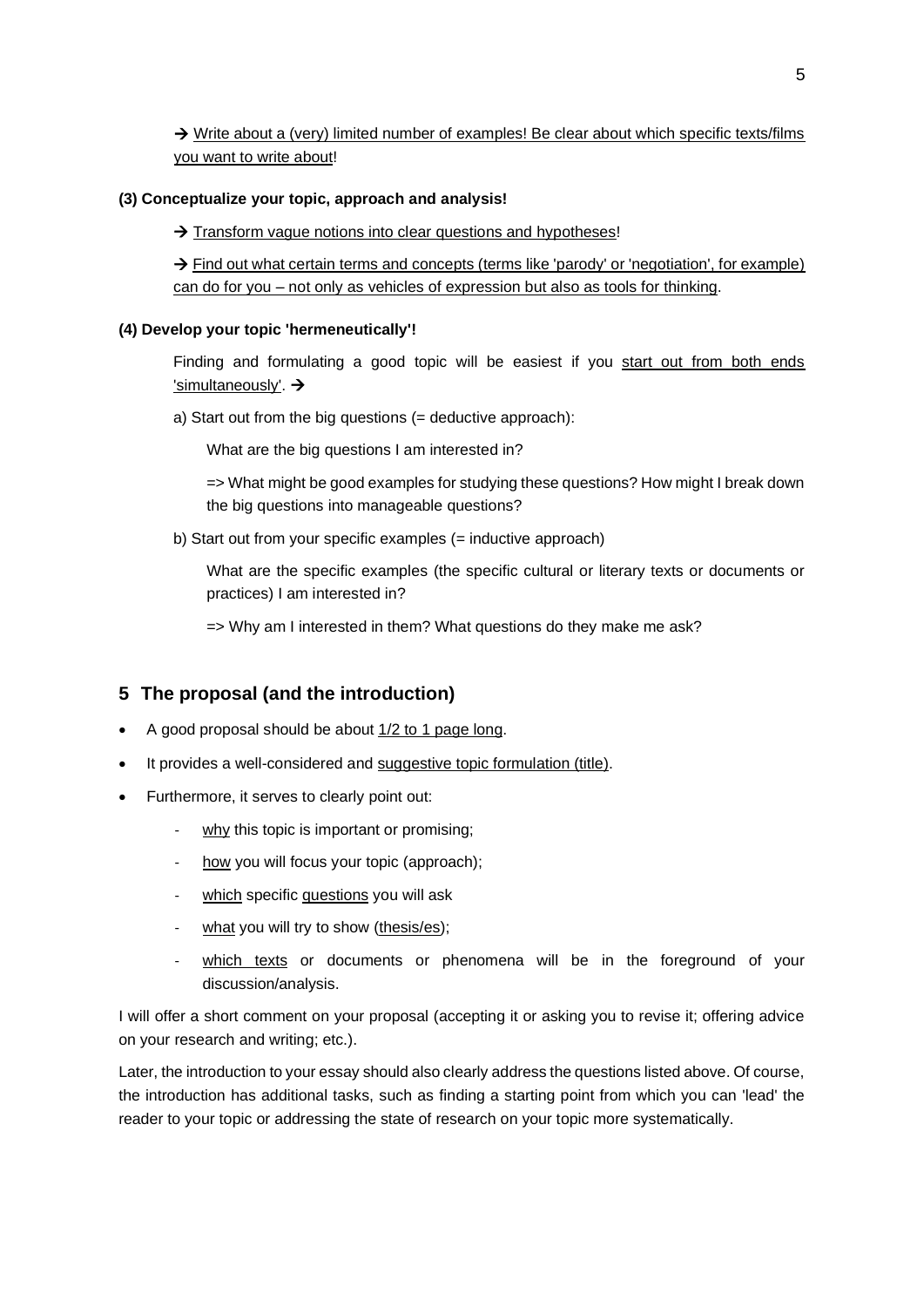# **6 Doing research**

#### ✓ **Do not forget to use your own mind!**

 $\rightarrow$  Start out from an inventory of your own ideas.  $-$  A mind map may be a good way of doing so.

 $\rightarrow$  Contrast and combine your own ideas with ideas and knowledge that you find in the work of others.

#### ✓ **Always conceptualize!**

 $\rightarrow$  Try to boil down ideas and observations to clear-cut concepts (ideally single terms, especially those discussed in the seminar). Establish relations between the terms found.

#### ✓ **Make decisions!**

In the course of your work, it will become apparent that your topic cannot be fully exhausted within the confines of a short essay (and also BA/MA theses or 'Zulassungsarbeiten' are still relatively short texts). Make decisions to sacrifice certain aspects of your topic and to concentrate on others. Do not indulge in the illusion that you will eventually be able to express everything that you know!

#### ✓ **Use the library !!!**

Doing everything online is a good way of going crazy. It is also a good way of producing mediocre work. => Feel free to use the library. Look around what you find on the shelves. Look to the right and left of useful books that you have already located.

#### ✓ **Browse before reading, read before xeroxing!**

It is always good to first establish an overview. => Look around first. Allow yourself the freedom to thumb through several books before you decide that one of them is essential and that passages of it are worth the trouble of reading or even of xeroxing.

#### ✓ **Combine research (reading) and writing!**

While reading, good ideas may suddenly come to your mind. Keep track of them. Write either short notes or (if you already can) full sentences or even paragraphs.

## ✓ **Look for models!**

Browse (recently published) scholarly journals for articles whose form, language and style of argument appeal to you. Try to emulate these examples in your own work.